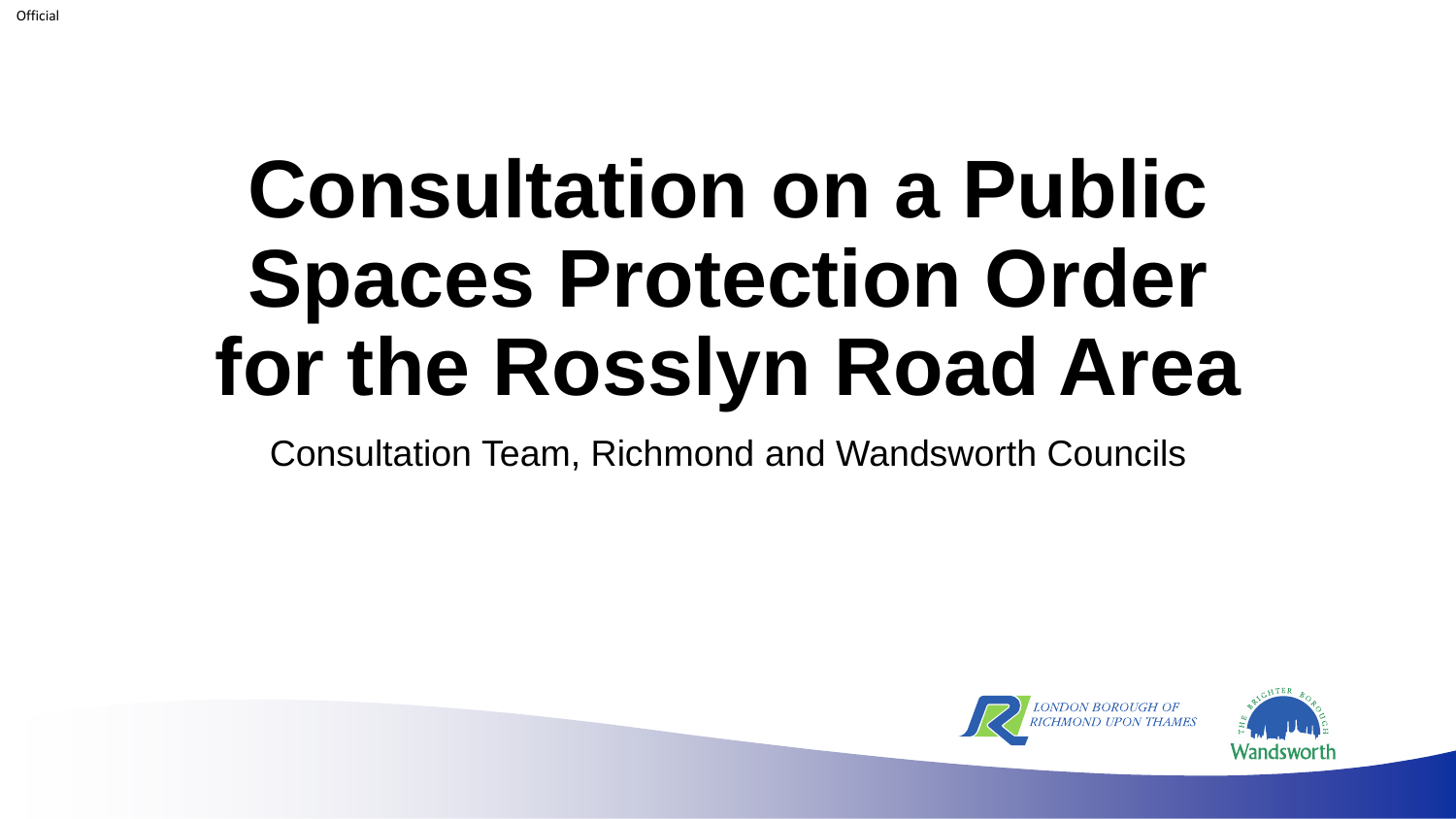### **Outline**

- Background
- Consultation Details
- Our Approach
- Consultation Response
- Challenges
- Next Steps



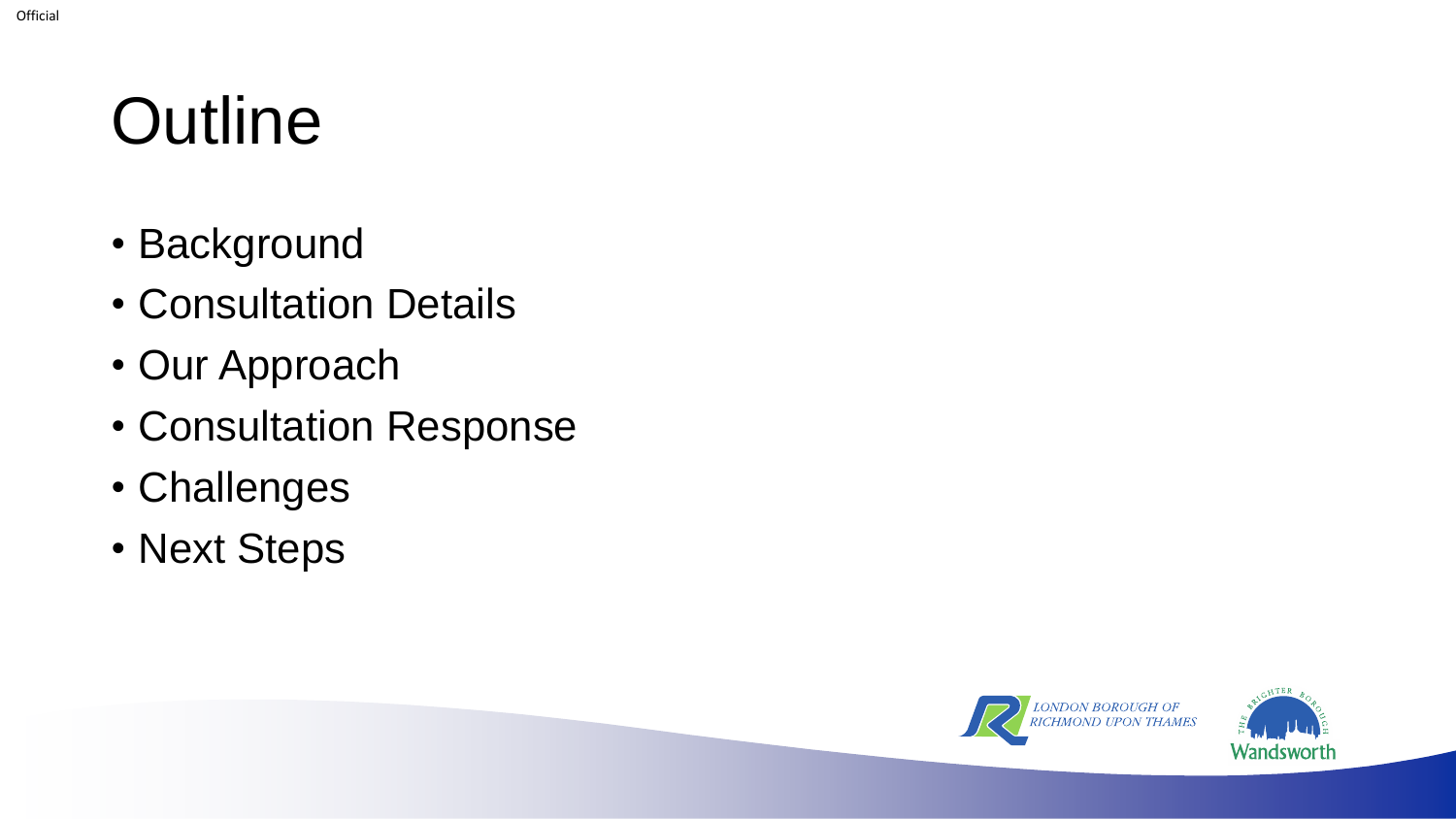# Background

- What is a PSPO?
- Why consider one for the Rosslyn Road area?
- Why a PSPO?





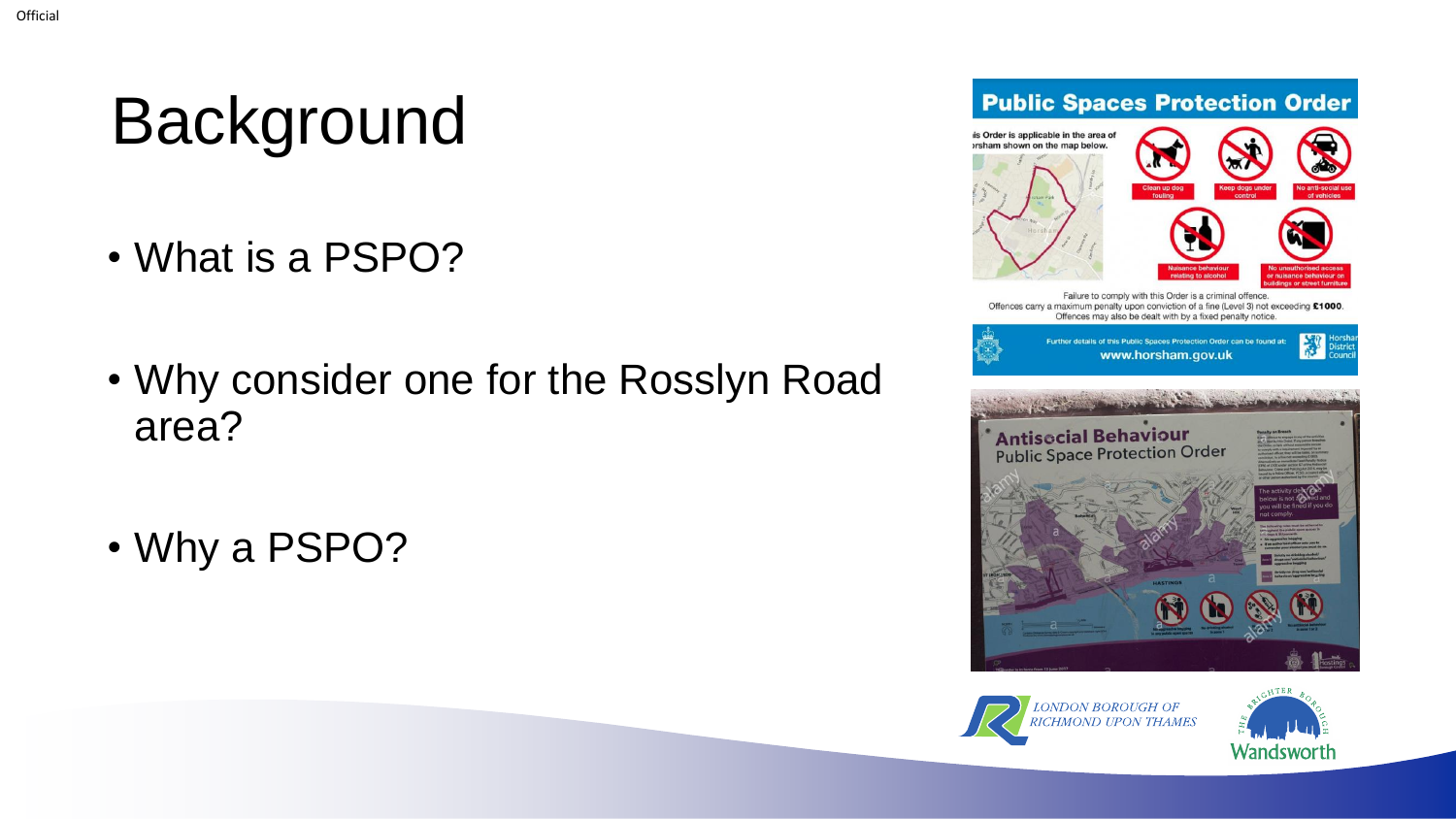#### Consultation Details

- **Proposal:** to consider introducing a buffer zone around the BPAS Clinic where specific activities would be prohibited
- **Timings:** open for six weeks to allow adequate time to respond (29<sup>th</sup>) October – 9<sup>th</sup> December 2018)
- **Publicity**: consultation was widely publicised in the lead up to and throughout the consultation period
- **Information available:** consultation document, copy of draft PSPO, map of proposed buffer zone and EINA (in addition to recent Council Committee docs)



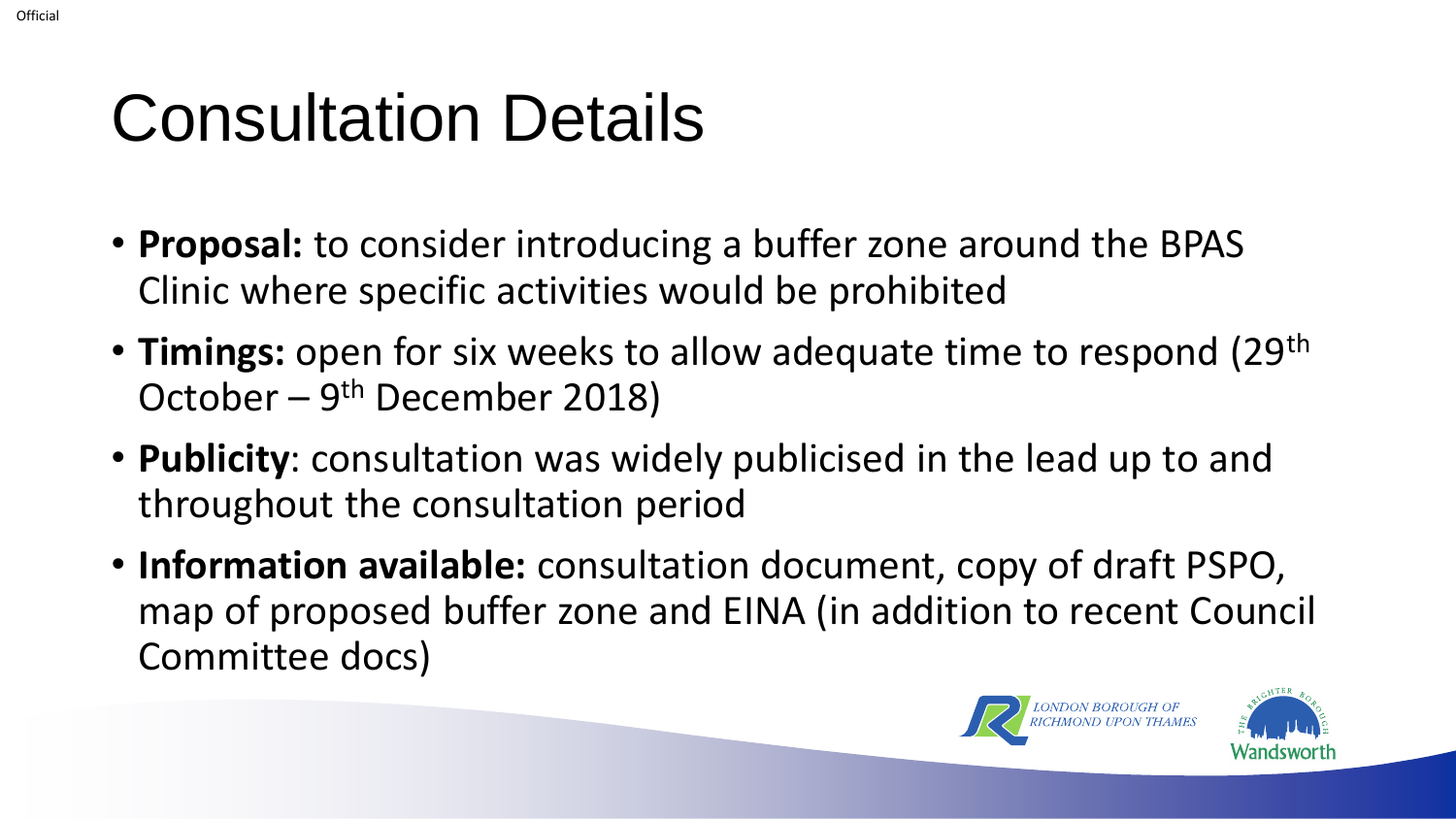# Our Approach

- To ensure we followed best practice
- To consider what other Councils had done and learn from their experience



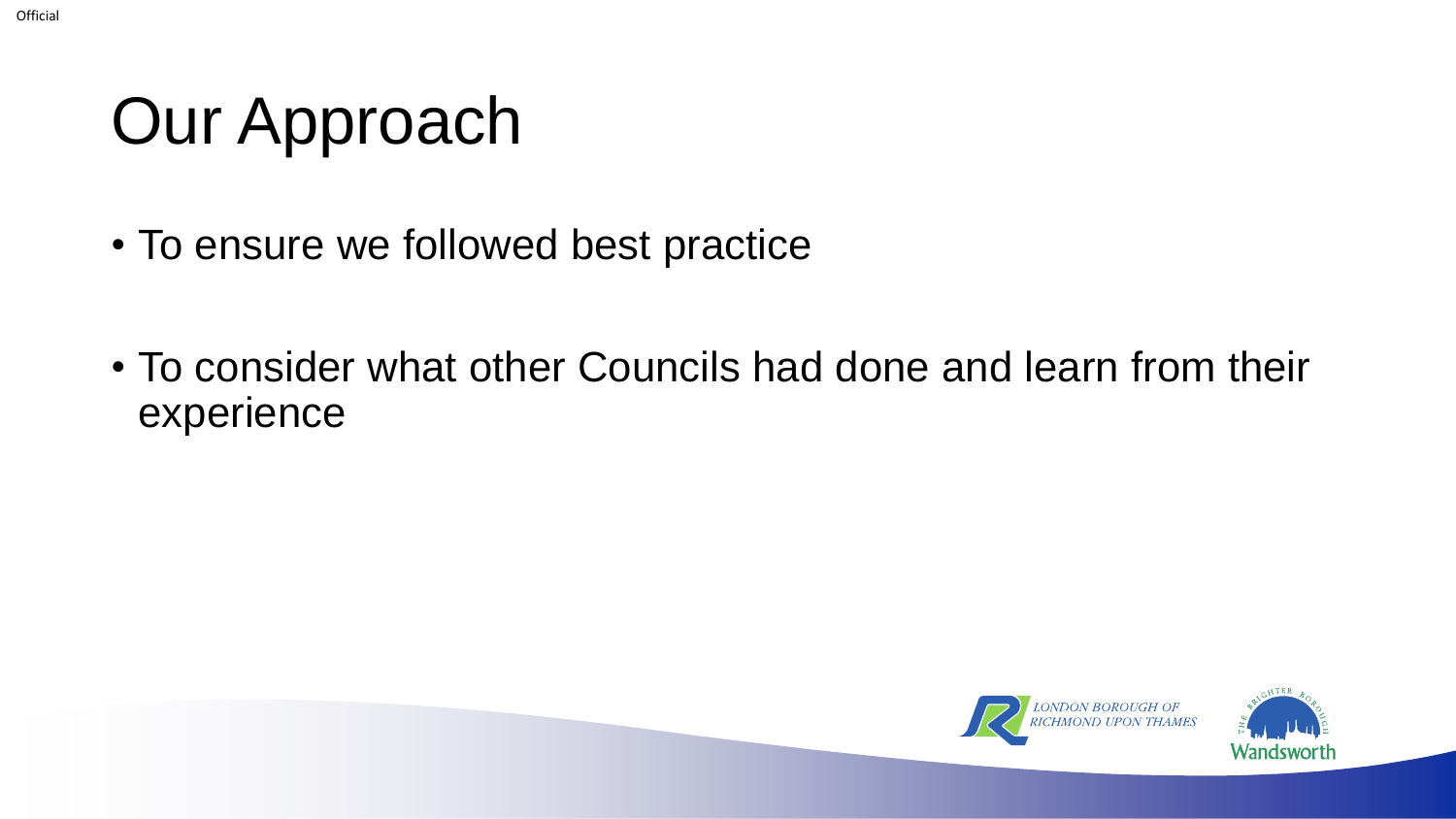# Consultation Response

- Very good overall response
	- 3000+ people took part
	- Good engagement from key groups (local residents, BPAS clients, BPAS staff etc.)
	- Two-thirds of consultation responses came from within the borough boundary
	- Over 1000 separate emails and letters from pro-life and pro-choice individuals, campaign groups and organisations
- Variety of views expressed:
	- Support: to protect women, stop harassment
	- Against: affects freedom of speech, use existing laws to manage any problems



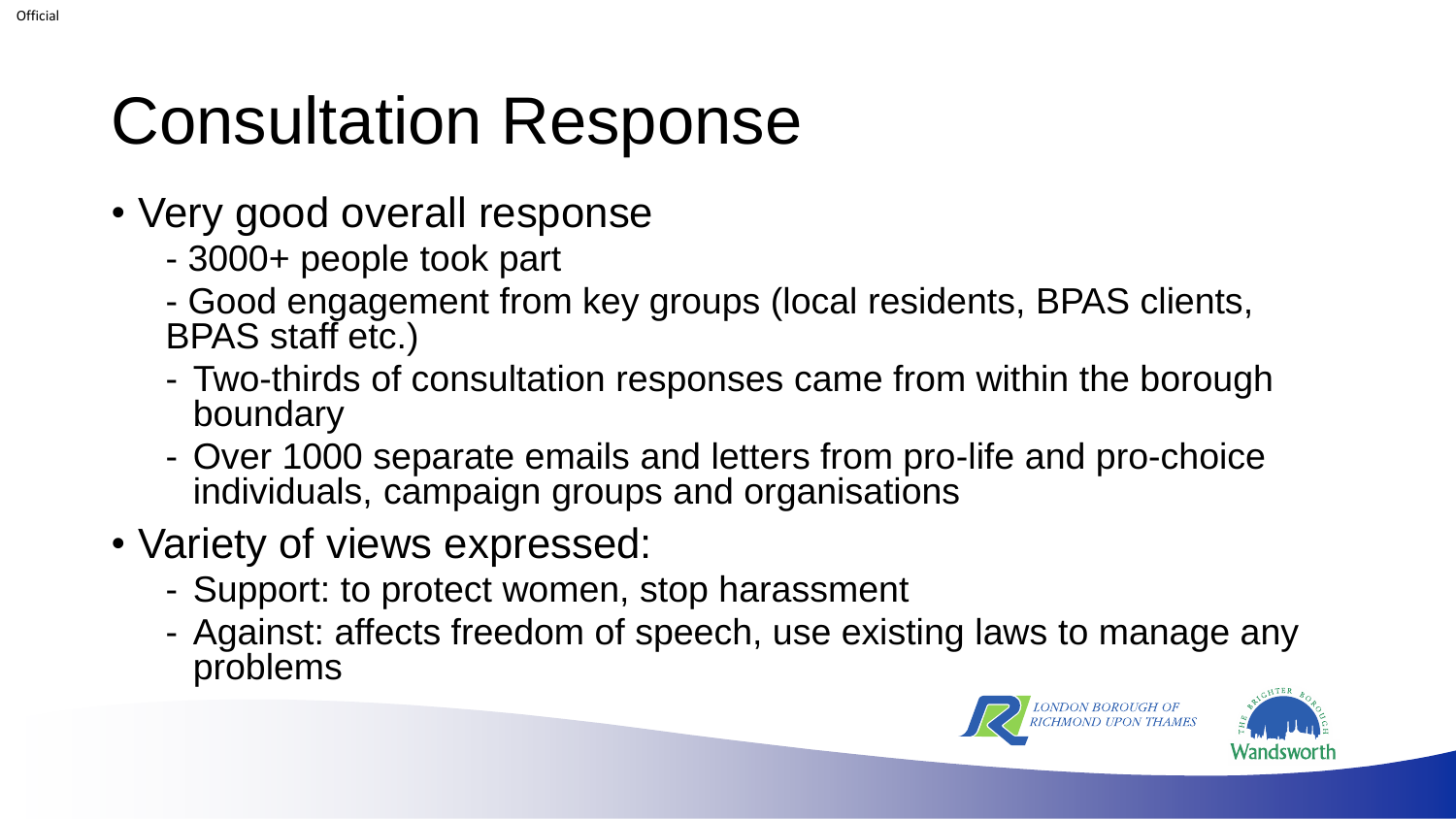### **Challenges**

- How to consider responses from different groups?
- How to deal with campaign groups?



- How to prove someone is local?
- What have we learned from this consultation?